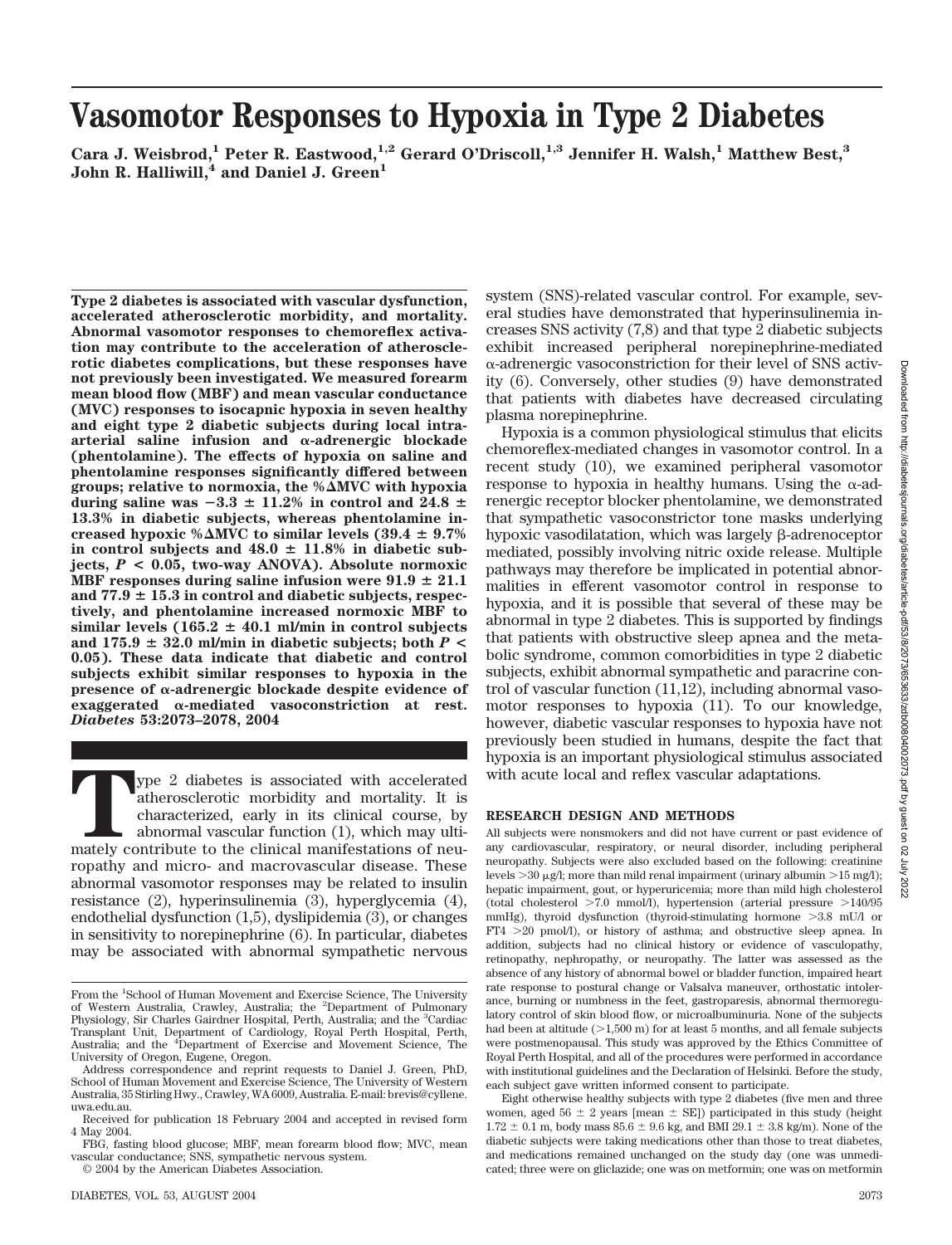and gliclazide; one was on metformin, gliclazide, and insulin; and one was on gliclazide and insulin). On the screening day, fasting blood glucose (FBG) was 9.1  $\pm$  2.8 mmol/l, HbA<sub>1c</sub> 7.9  $\pm$  1.7%, average Hb 154.6  $\pm$  16.1 g/l, and duration of diabetes  $5.1 \pm 3.0$  years. All other screening measures were normal, including lipid profile (total cholesterol  $4.7 \pm 0.5$  mmol/l).

Seven healthy unmedicated control subjects (six men and one woman) were matched to diabetic subjects according to age and BMI. Control subject characteristics were as follows: age  $53 \pm 4$  years, height  $1.72 \pm 0.03$  m, body mass  $80.9 \pm 6.8$  kg, and BMI 27.2  $\pm$  2.1 kg/m. On the screening day, FBG was 5.4  $\pm$  0.1 mmol/l, HbA<sub>1c</sub> 5.4  $\pm$  0.1%, Hb 146  $\pm$  3.1 g/l, and total cholesterol  $5.2 \pm 0.3$  mmol/l. Routine resting lung function tests were not different between control (forced vital capacity,  $3.83 \pm 0.39$  l, and forced expiratory volume over 1 s,  $3.27 \pm 0.34$  l) and diabetic (forced vital capacity,  $3.44 \pm 0.17$  l, and forced expiratory volume over 1 s,  $2.85 \pm 0.11$  l) subjects. No significant differences existed between groups in any baseline or screening measures except for FBG and  $HbA_{1c}$  ( $P < 0.05$ ).

All subjects fasted for 8 h and abstained from caffeine, alcohol, and exercise for 24 h before the study. Each study began with the subject supine and the nondominant arm, from which blood flow measures were assessed, supported perpendicular to the body at heart level. A 20-gauge, 5-cm arterial catheter (Arrow, Reading, PA) was introduced into the brachial artery of the nondominant arm under local anesthesia (1% lidocaine; Astra Pharmaceuticals, Westborough, MA) for the infusion of drugs and measurement of arterial pressure.

When subject preparation was complete, four consecutive 10-min trials, separated by 15-min rest periods, were undertaken. During each trial, subjects breathed a normoxic then a hypoxic mixture for 5 min each. The first three trials were used to familiarize subjects with breathing on the mouthpiece and with the hypoxic stimulus. All intertrial rest periods involved intrabrachial saline infusion. Five minutes before trial 4, a loading dose of phentolamine (100  $\mu$ g/min for 5 min, 500  $\mu$ g total) (10-mg vial; Novartis, Castle Hill, Australia) was infused, followed by a continuous dose for the duration of the trial (25  $\mu$ g/min for 10 min, 250  $\mu$ g total). Previous studies (10,13) have demonstrated that this dose of phentolamine is sufficient for local blockade of  $\alpha$ -adrenergic receptors without circulating centrally.

#### **Interventions**

*Hypoxia.* To establish and maintain isocapnic hypoxia, the alveolar ventilation "clamp" method developed by Banzett et al. (14) was adopted. During the experimental procedures, we "clamped" alveolar ventilation such that endtidal CO<sub>2</sub> ( $P_{ETCO2}$ ) was relatively constant despite large changes in minute ventilation  $(\dot{V}_F)$ . The level of inspired  $O_2$  was modified by blending medical air with a compressed gas mixture (8%  $O_2$ /balance N<sub>2</sub>) until 85% arterial  $O_2$ saturation  $(S_{aO2})$ , monitored by pulse oximetry of the index finger (Ohmeda, Boulder, CO), was achieved.

Inspired gases were humidified (Model HC325; Fisher & Paykel, Auckland,  $NZ$ ), and concentrations were monitored at the mouthpiece with  $O<sub>2</sub>$  and  $CO<sub>2</sub>$ monitors (Models OM-11 and LB2, respectively; Beckman, Fullerton, CA). Respiratory flow rates from the mouth were measured using a heated pneumotachograph (Model 2A; Fleisch, Lausanne, Switzerland) and a differential pressure transducer (Validyne, Northridge, CA). All signals were digitized and stored on a computer at 250Hz, and data were analyzed offline on a breath-by-breath basis (ADInstruments, Colorado Springs, CO).

**Measurements.** Heart rate was continuously monitored using a 12-lead electrocardiogram (Model 8370; Nihon Kohden, Tokyo, Japan). A three-port connector was placed in series with the arterial cannula so that arterial pressure could be continuously measured, blood samples could be taken, and drugs infused.

**Forearm blood flow assessment.** Forearm blood flow was calculated from measurements using high-resolution vascular ultrasonography with synchronized Doppler velocity measurement. The brachial artery of the nondominant arm was imaged in the distal third of the upper arm with a 10-MHz multifrequency linear array probe attached to a high-resolution ultrasound machine (Aspen; Acuson/Siemens, Malvern, PA). Ultrasonic parameters were set to optimize longitudinal B-mode images of the lumen and arterial wall interface. Continuous Doppler velocity assessment was recorded using an insonation angle of 60°. Brachial artery diameter was assessed posttest using custom-designed edge detection and wall-tracking software, which is independent of investigator bias, as previously described (15,16).

Doppler/ultrasound images were recorded during the final minute of normoxia and hypoxia in each trial. Mean integral diameter, mean velocity, and mean blood flow (MBF) measurements were averaged across this minute. Mean vascular conductance (MVC) was calculated as  $(100 \times \text{MBF})/\text{mean}$ arterial pressure and expressed in arbitrary units.

**Blood gas and catecholamine analysis.** Brachial artery blood samples were collected in preheparinized blood gas syringes and analyzed using a clinical blood gas analyzer (800 Series; Bayer, Pittsburgh, PA) for  $P_{O2}$ ,  $P_{CO2}$ , pH,  $S_{aO2}$ , Hb, and hematocrit. Plasma catecholamine (epinephrine and norepinephrine) levels were determined by high-performance liquid chromatography with electrochemical detection.

**Effect of hypoxia on hand blood flow.** Blood flow measures were performed in the absence of an occlusive wrist cuff. To determine the significance of the contribution of the hand to limb blood flow measured via brachial Doppler/ultrasound during hypoxia, we studied MBF responses to normoxia and hypoxia with and without a wrist cuff inflated to 200 mmHg in a separate group of healthy subjects  $(n = 6)$ . Two 10-min trials were performed on each subject, consisting of 5 min normoxia followed by 5 min hypoxia, with data from each trial averaged.

**Data analysis.** All data are reported as means  $\pm$  SE for the final minute of each normoxia or hypoxic bout. Two-way ANOVA was performed to compare the effect of each drug administered between the groups (blockade state versus diabetes/control). Other variables were analyzed using two-way ANOVA (blockade state versus normoxia/hypoxia), with differences considered significant when  $P < 0.05$ . Post hoc *t* test analysis, including Bonferroni correction, was performed to identify differences.

#### **RESULTS**

No differences in either normoxic or hypoxic MBF or MVC were evident between the initial three saline infusion trials, which were undertaken to familiarize subjects with breathing through the mouthpiece and breathing hypoxic air. The third trial has therefore been used as the baseline for phentolamine infusion.

**Effects of hypoxia on blood gas levels.** In control subjects during saline infusion, normoxic  $S_{aO2}$  (by pulse oximetry) was 98.5  $\pm$  0.2% and decreased to 84.5  $\pm$  1.0% in response to hypoxia  $(P < 0.05)$  (Table 1). Similar decreases occurred with phentolamine (98.3  $\pm$  0.2 to 86.1  $\pm$ 1.0%;  $P < 0.05$ ). Saturation responses to hypoxia were similar in diabetic subjects: hypoxia decreased  $S_{aO2}$  from  $97.4 \pm 0.5$  to  $85.5 \pm 0.4\%$  (saline) and from  $97.6 \pm 0.4$  to 84.1  $\pm$  0.7% (phentolamine;  $P < 0.05$ ). No differences in normoxic or hypoxic saturations across trials were evident in either group or between groups. Blood  $P_{O2}$  demonstrated similar patterns to the oximetric  $S_{aO2}$  data above.

Hypoxia caused no significant changes in  $P_{ETCO2}$ . Furthermore, no difference existed between phentolamine administration in terms of the effect of either normoxia or hypoxia on  $P_{ETCO2}$  in either control or diabetic subjects. Hypoxia significantly increased pH during saline in diabetic subjects and during phentolamine in control subjects, and the change in pH between normoxia and hypoxia during saline infusion was significantly greater in diabetic than control subjects  $(P < 0.05)$ .

**Effects of hypoxia on ventilation and systemic hemodynamics.** The effects of hypoxia on  $V_{\rm E}$ , heart rate, and arterial pressure are also detailed in Table 1. In response to hypoxia,  $\dot{V}_{\rm E}$  increased in control and diabetic subjects in both trials, but the responses did not reach significance. Furthermore, the magnitude of the hypoxic effect on  $V_{\rm E}$ did not differ between saline and phentolamine trials. Heart rate consistently increased in response to hypoxia in both trials in control subjects and during saline in the diabetic group ( $P < 0.05$ ), although the hypoxic effect did not differ between saline and phentolamine administration. During saline infusion, the heart rate response to hypoxia was significantly less in diabetic than in control subjects ( $P < 0.05$ ). Arterial pressure responses to hypoxia were not significantly different compared with normoxic responses in either group under either condition. Arterial pressure increased more in control than in diabetic subjects  $(P < 0.05)$ ; however, the magnitude of this increase in control subjects was modest  $(\sim 2 \text{ mmHg}).$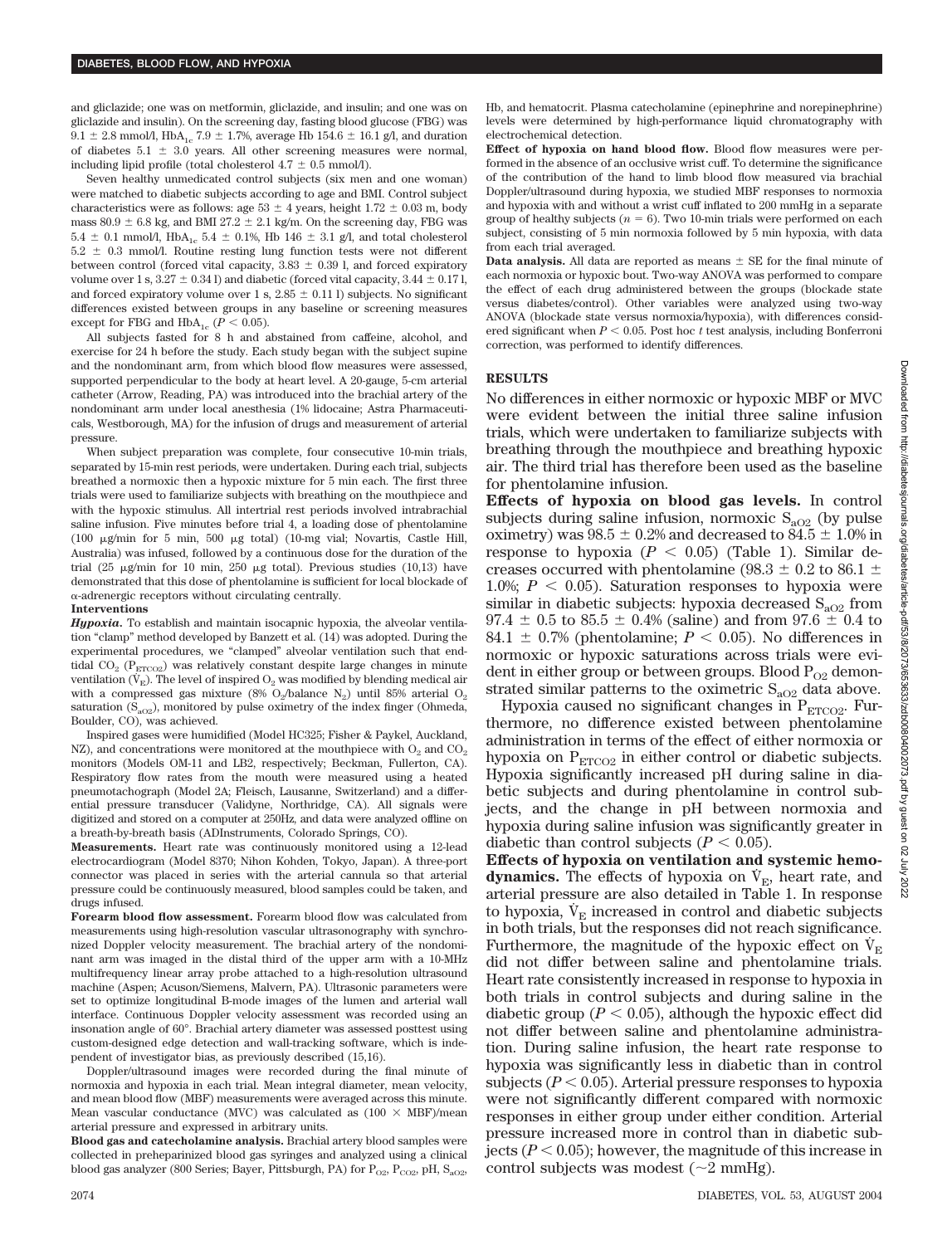Effects of hypoxia on blood gases, ventilation, and systemic hemodynamics

|                                 |                  | Saline            | Phentolamine     |                  |
|---------------------------------|------------------|-------------------|------------------|------------------|
| Variable/condition              | Control          | <b>Diabetes</b>   | Control          | <b>Diabetes</b>  |
| Hb saturation (%)               |                  |                   |                  |                  |
| Normoxia                        | $97.1 \pm 0.3$   | $97.4 \pm 0.3$    | $97.6 \pm 0.2$   | $97.0 \pm 0.3$   |
| Hypoxia                         | $82.1 \pm 1.3*$  | $81.9 \pm 1.2^*$  | $83.4 \pm 1.3*$  | $83.6 \pm 1.5^*$ |
| $P_{O2}$ (mmHg)                 |                  |                   |                  |                  |
| Normoxia                        | $91.9 \pm 4.5$   | $91.8 \pm 3.3$    | $92.3 \pm 3.5$   | $90.9 \pm 3.6$   |
| Hypoxia                         | $43.7 \pm 1.1^*$ | $43.9 \pm 0.9*$   | $43.7 \pm 0.5^*$ | $44.9 \pm 1.4^*$ |
| $P_{ETCO2}$ (mmHg)              |                  |                   |                  |                  |
| Normoxia                        | $36.3 \pm 0.9$   | $35.4 \pm 2.9$    | $35.8 \pm 1.4$   | $37.0 \pm 1.8$   |
| Hypoxia                         | $36.2 \pm 1.1$   | $34.0 \pm 2.9$    | $35.1 \pm 1.1$   | $35.7 \pm 1.7$   |
| pH                              |                  |                   |                  |                  |
| Normoxia                        | $7.42 \pm 0.01$  | $7.40 \pm 0.01$   | $7.42 \pm 0.01$  | $7.41 \pm 0.01$  |
| Hypoxia                         | $7.43 \pm 0.01$  | $7.44 \pm 0.01*$  | $7.44 \pm 0.01*$ | $7.45 \pm 0.01$  |
| Minute ventilation (I/min BTPS) |                  |                   |                  |                  |
| Normoxia                        | $6.4 \pm 1.2$    | $6.4 \pm 1.1$     | $6.8 \pm 1.4$    | $9.4 \pm 2.1$    |
| Hypoxia                         | $17.0 \pm 5.0$   | $9.5 \pm 2.0$ †   | $13.3 \pm 5.0$   | $12.5 \pm 2.0$   |
| Heart rate (bpm)                |                  |                   |                  |                  |
| Normoxia                        | $65.6 \pm 3.9$   | $63.9 \pm 2.4$    | $66.4 \pm 3.1$   | $64.3 \pm 2.5$   |
| Hypoxia                         | $83.1 \pm 5.0^*$ | $75.2 \pm 3.3$ *† | $79.5 \pm 3.4*$  | $77.2 \pm 3.4$   |
| Arterial pressure (mmHg)        |                  |                   |                  |                  |
| Normoxia                        | $93.7 \pm 4.0$   | $94.7 \pm 2.0$    | $90.7 \pm 3.8$   | $92.3 \pm 2.1$   |
| Hypoxia                         | $104.1 \pm 7.4$  | $96.2 \pm 2.6$    | $93.9 \pm 4.7$   | $92.5 \pm 2.6$ † |

Data are means  $\pm$  SE. \*P significant by Bonferroni-corrected post hoc *t* test, hypoxia versus normoxia;  $\uparrow$ P < 0.05, by two-way ANOVA, control versus diabetic subjects between normoxia and hypoxia within drug trial.

**Effects of phentolamine on blood flow responses during hypoxia.** Although no significant within-group changes were evident in arterial pressure across the saline and phentolamine infusion trials during normoxia, we have presented data as absolute flow and as MVC (Table 2), consistent with a previous hypoxia studies (10,17). Since normoxic values of MBF and MVC were altered by phentolamine administration (see absolute MBF and MVC data in Table 2), we assessed hypoxic vasomotor responses to phentolamine as the percentage change from within-trial normoxia (i.e., % $\triangle$ MBF, % $\triangle$ MVC). This is the preferred way to compare interventions that cause vasodilatation or vasoconstriction under conditions in which marked differences in baseline flow are evident (18–21).

The effects of hypoxia on saline and phentolamine significantly differed between groups: % MVC with hypoxia during saline was  $-3.3 \pm 11.2\%$  in control subjects and  $24.8 \pm 13.3\%$  in diabetic subjects, whereas during phentolamine hypoxic % $\Delta$ MVC was  $39.4~\pm~9.7\%$  in control subjects and  $48.0 \pm 11.8\%$  in diabetic subjects ( $P < 0.05$ , two-way ANOVA) (Fig. 1). Similarly, in control subjects the % MBF response to hypoxia in the presence of phentolamine (44.1  $\pm$  9.8%) was significantly greater than that during saline  $(6.0 \pm 11.0\%; P \leq 0.05)$ , while no such difference in hypoxic responses was evident in diabetic subjects (saline,  $26.1 \pm 12.8$ %, and phentolamine,  $48.3 \pm$ 12.0%;  $P = NS$ ).

To further investigate the reasons for these differences in % MBF and % MVC, we examined the effects of hypoxia and phentolamine on absolute forearm blood flow and conductance responses (Table 2). During normoxia, absolute MBF was  $91.9 \pm 21.1$  ml/min in control subjects. The corresponding value in diabetic subjects (77.9  $\pm$  15.3 ml/min) was lower but not significantly so. Despite this lower MBF in diabetic subjects during normoxia, hypoxia increased MBF to similar levels in the two groups (100.8  $\pm$ 28.2 and  $100.2 \pm 23.1$  ml/min) (Table 2). Conductance responses showed a similar pattern, control and diabetic normoxic levels during saline (102.9  $\pm$  25.8 and 82.1  $\pm$  16.4 units, respectively) increased to 105.8  $\pm$  32.2 and 105.4  $\pm$ 24.9 units during hypoxia (Fig. 2).

The difference in normoxic MBF and MVC data evident between the groups during saline infusion was abolished by phentolamine administration (Fig. 2). Phentolamine

| TABLE 2 |                                           |  |  |  |
|---------|-------------------------------------------|--|--|--|
|         | Effects of hypoxia on MBF and forearm MVC |  |  |  |

|                    | Saline           |                  | Phentolamine               |                            |
|--------------------|------------------|------------------|----------------------------|----------------------------|
| Variable/condition | Control          | <b>Diabetes</b>  | Control                    | <b>Diabetes</b>            |
| $MBF$ (ml/min)     |                  |                  |                            |                            |
| Normoxia           | $91.9 \pm 21.1$  | $77.9 \pm 15.3$  | $165.2 \pm 40.1*$          | $175.9 \pm 32.0^*$         |
| Hypoxia            | $100.8 \pm 28.2$ | $100.2 \pm 23.1$ | $243.8 \pm 66.8^{\dagger}$ | $250.2 \pm 41.5^{\dagger}$ |
| MVC (units)        |                  |                  |                            |                            |
| Normoxia           | $102.9 \pm 25.8$ | $82.1 \pm 16.4$  | $186.7 \pm 47.0*$          | $191.00 \pm 35.0^*$        |
| Hypoxia            | $105.8 \pm 32.2$ | $105.4 \pm 24.9$ | $266.0 \pm 71.7$           | $273.27 \pm 47.5$ †        |

Data are means  $\pm$  SE. \**P* is significant by Bonferroni-corrected post hoc *t* test versus saline trial within condition and subject group;  $\uparrow$ *P* is significant by Bonferroni-corrected post hoc *t* test*,* hypoxia versus normoxia.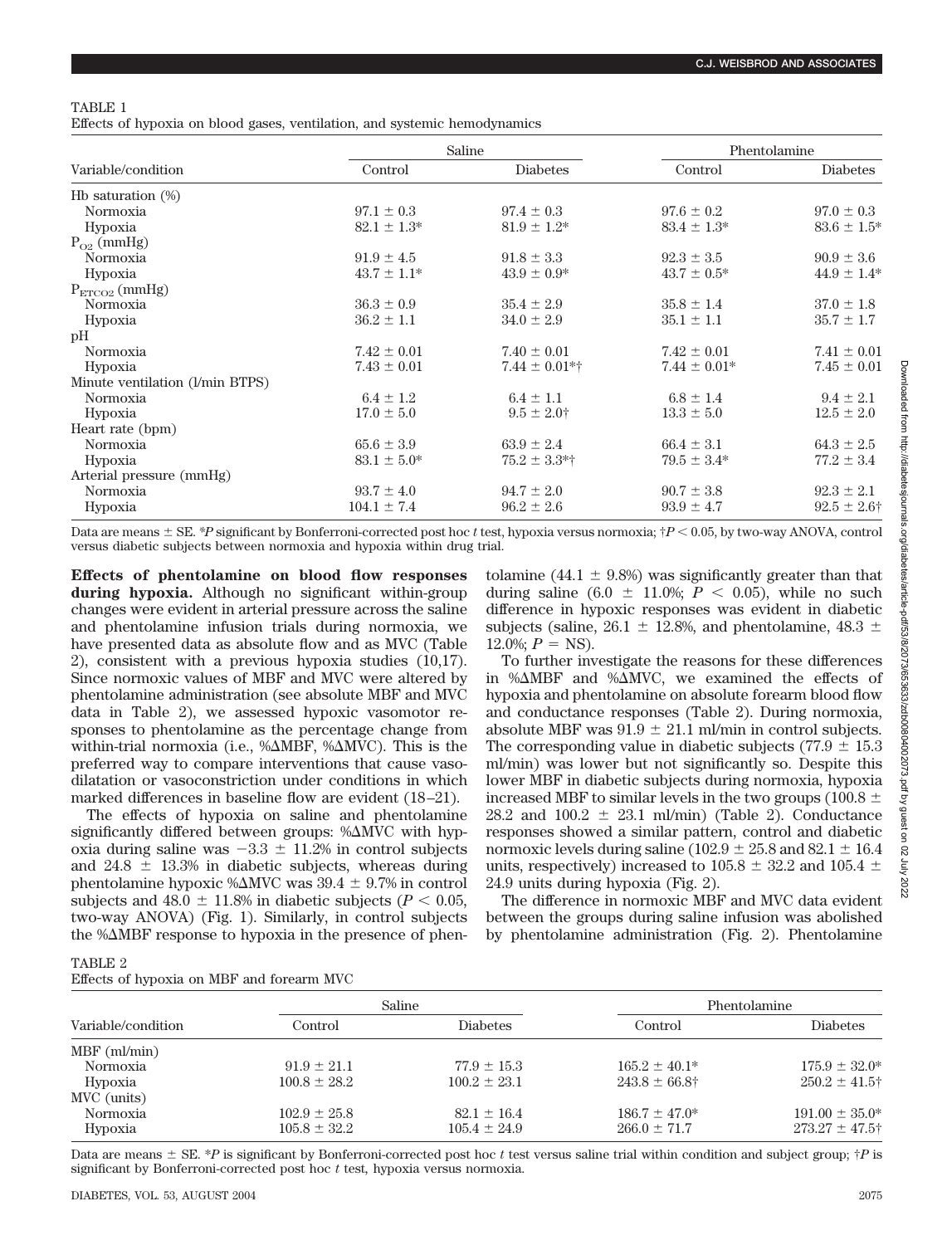

**FIG. 1. Change in forearm vascular conductance responses with hypoxia. The percentage change in forearm MVC in control () and** diabetic ( $\hat{I}$ ) subjects. Data represent the percentage change in con**ductance in response to hypoxia, as a proportion of within-trial normoxic conductance, in the presence of either saline or phentol**amine (18–21).  ${}^*P = 0.007$ , phentolamine versus saline within subject **group; †***P* **< 0.05, two-way ANOVA, control versus diabetic subjects for the difference in response to hypoxia induced during saline and phentolamine treatments.**

significantly increased normoxic MBF in control subjects from  $91.9 \pm 21.1$  ml/min during saline to  $165.2 \pm 40.1$ ml/min ( $P < 0.05$ ) and in diabetic subjects from 77.9  $\pm$  15.3 (saline) to  $175.9 \pm 32.0$  ml/min ( $P < 0.05$ ) (Table 2). Conductance data followed a similar pattern. In control subjects, phentolamine significantly increased normoxic MVC from  $102.9 \pm 25.8$  (saline) to  $186.7 \pm 47.0$  units (*P* < 0.05) and in diabetic subjects from 82.1  $\pm$  16.4 (saline) to 191.0  $\pm$  35.0 units ( $P < 0.05$ ). The abolition of baseline (saline) differences in blood flow by the addition of phentolamine strongly suggests the presence of elevated baseline  $\alpha$ -mediated vasoconstrictor tone in the diabetic subjects. **Effects of hypoxia on arterial catecholamines.** Plasma norepinephrine levels significantly increased during hypoxia, relative to normoxia, in both groups under both saline and phentolamine conditions  $(P < 0.05)$  (Fig. 3). However, no differences existed between groups with respect to the magnitude of these hypoxic changes in norepinephrine. Plasma epinephrine levels increased significantly with hypoxia in both groups across all conditions ( $P < 0.05$ ; Fig. 3). Normoxic and hypoxic epinephrine responses were consistently lower in diabetic compared with control subjects during both saline and phentolamine conditions  $(P < 0.05)$ . Neither normoxic nor hypoxic catecholamine levels changed between the two trials.

**Contribution of hand blood flow.** In the absence of wrist cuff inflation, absolute MBF was increased to 72.1  $\pm$ 14.4 ml/min during hypoxia. With cuff inflation, MBF was similarly increased to 72.8  $\pm$  17.8 ml/min during hypoxia. Neither normoxic nor hypoxic MBF was significantly different between cuff inflation or deflation. The % MBF with hypoxia increased by 29.0  $\pm$  11.9% without cuff inflation and by  $21.9 \pm 4.6\%$  with cuff inflation ( $P = 0.57$ ).

## **DISCUSSION**

The aim of the current study was to compare the effects of hypoxia on forearm vasomotor responses in subjects with type 2 diabetes to age-matched healthy control subjects. In a recent publication (10), we established that in young healthy humans  $\alpha$ -adrenoceptor–mediated sympathetic vasoconstriction masks local dilator effects of hypoxia on vascular tone. To determine whether this pattern of response to hypoxia is also evident in subjects with type 2 diabetes, we measured forearm blood flow responses to isocapnic hypoxia during saline infusion and  $\alpha$ -adrenergic blockade in the present study. The principal findings of this study are that diabetic and control subjects exhibit similar responses to hypoxia in the presence of  $\alpha$ -adrenergic blockade despite evidence of exaggerated  $\alpha$ -mediated vasoconstriction at rest.

The mechanisms responsible for vascular function changes with hypoxia have not previously been studied in either human or animal models of type 2 diabetes. In response to hypoxia, in the presence of saline alone, diabetic subjects demonstrated an increase in vascular conductance, whereas vascular conductance did not substantially change in response to an identical stimulus in control subjects. We believe the most likely explanation for this difference relates to elevated baseline  $\alpha$ -mediated vasoconstrictor tone in the diabetic subjects. That is, despite an apparent difference between baseline normoxic vascular conductance, infusion of phentolamine during normoxia produced similar responses in control and diabetic subjects, suggesting that diabetic subjects possess elevated  $\alpha$ -mediated vasoconstrictor tone at rest. The similarity in hypoxic vasodilator responses between groups during saline infusion (Fig. 2) and in the presence of phentolamine (Fig. 1) suggests that, despite elevated  $\alpha$ -mediated vasoconstriction at baseline, the diabetic subjects in the present study demonstrate intact responses to hypoxia.

Vascular tone represents a balance between vasodilation and autonomic vasoconstriction. The current data indicate that elevated baseline  $\alpha$ -mediated vasoconstriction exists in the diabetic subjects. This could be due to an increase in sympathetic vasoconstrictor tone or, possibly, a consequence of impaired vasodilation in diabetes. In our previous study (10) of healthy subjects, intrabrachial phentolamine administration revealed an underlying vasodilation during hypoxia, which was due to both  $\beta$ -receptor stimulation by circulating adrenaline and a small contribution from local nitric oxide production. The hypoxic vasodilation in the present study under saline conditions was greater in diabetic than in control subjects, whereas arterial pressure and catecholamine concentrations tended to increase less in the diabetic subjects. The sympathetic vasoconstrictor response to hypoxia may therefore have been blunted in diabetic subjects, and, as a consequence, less vasoconstrictor competition to the underlying vasodilation may be evident in response to hypoxia. This would explain the observed increase in hypoxia-induced vasodilation in the diabetic subjects. Indeed, during phentolamine the vasodilation was the same in both groups, suggesting that the dilator responses to hypoxia per se were not blunted in hypoxia. Although this explanation seems logical on the basis of our findings, further studies employing blockers of vasodilator pathways will be re-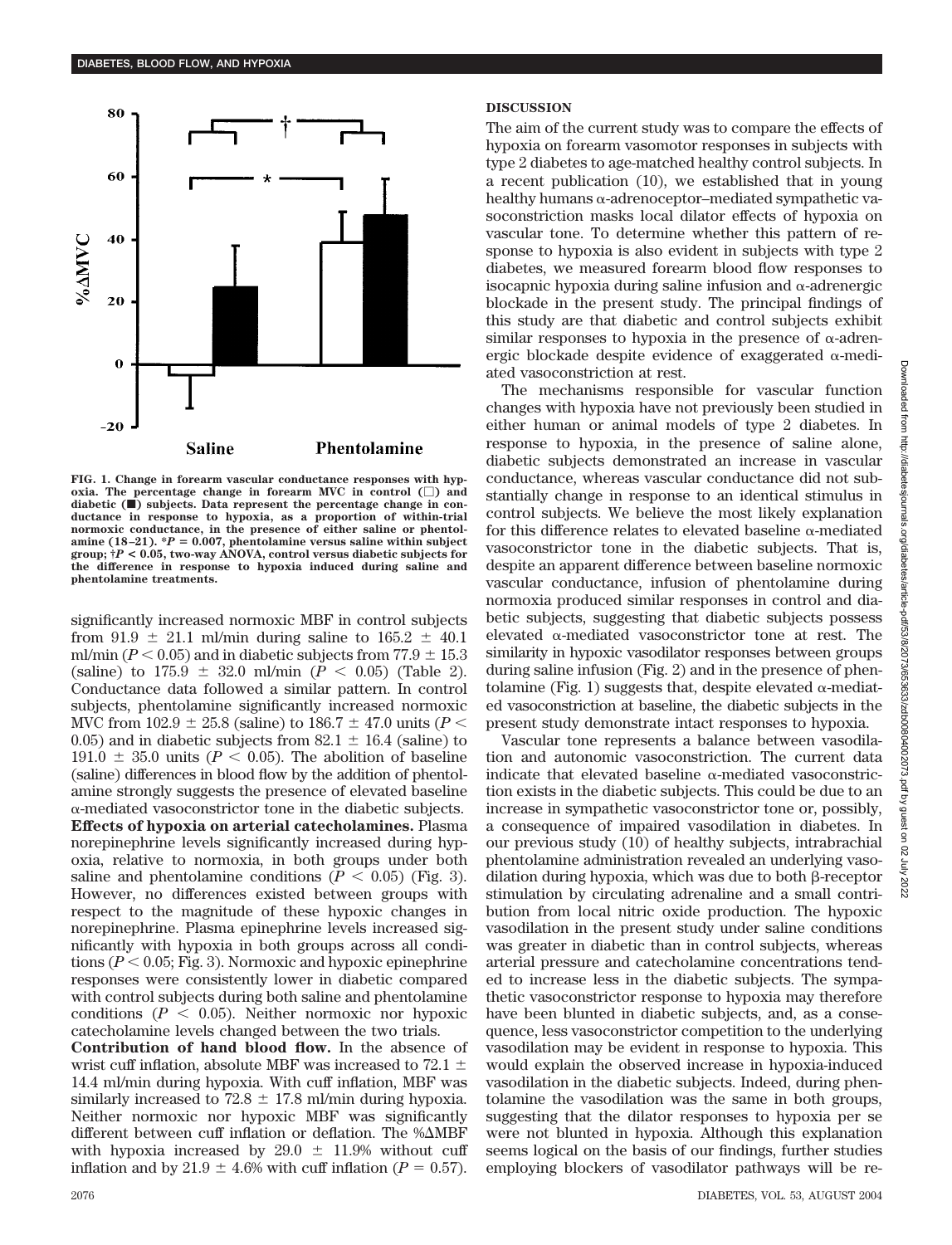

**FIG. 2. Absolute forearm vascular conductance responses to hypoxia. MVC responses to arterial normoxia (** $\sim$ **100 mmHg) and hypoxia (** $\sim$ **40**)  $mmHg$ ) in control  $\textcircled{c}$  and diabetic  $\textcircled{e}$  subjects in the presence of **saline (***upper panel***) and phentolamine (***lower panel***).**

quired to investigate the contribution of these mechanisms in diabetic subjects.

Although this is the first study to specifically investigate changes in vascular function in response to hypoxia in type 2 diabetes, several previous studies have examined SNS activity and vasomotor control in these subjects, with divergent results. Studies that have measured plasma norepinephrine concentrations have revealed increased (22), similar (23,24), or decreased (25) levels in diabetic subjects compared with healthy control subjects, whereas those (6,26) that have measured spillover indicate that norepinephrine release is normal in diabetic subjects. Hogikyan et al. (6) demonstrated that type 2 diabetic subjects exhibit augmented  $\alpha$ -adrenergic vasomotor tone and an increased vasoconstriction in response to norepinephrine. We observed a similar result in the present study; during normoxia and infusion of phentolamine, MBF increased to a greater degree, relative to saline responses, in diabetic subjects (77.9  $\pm$  15.3 to 175.9  $\pm$  32.0 ml/min) than in control subjects (91.9  $\pm$  21.1 to 165.2  $\pm$ 40.1 ml/min;  $P < 0.05$ ) (Table 2). Although our diabetic subjects exhibited better diabetes control and fewer comorbidities and complications, our finding of increased



**FIG. 3. Arterial catecholamine responses to hypoxia. Plasma norepinephrine (***upper panel***) and epinephrine (***lower panel***) concentrations during normoxia (Norm) and hypoxia (Hyp) in control () and diabetic (**f**) subjects are shown for the saline and phentolamine trials. \****P* **< 0.05, control versus diabetic subjects within condition; †***P* **< 0.05, control versus diabetic subjects between normoxia and hypoxia.**

 $\alpha$ -mediated tone at rest in diabetic subjects essentially agrees with that of Hogikyan et al. (6). Taken together, these findings indicate that  $\alpha$ -adrenoceptor–mediated control of the vasculature may be exaggerated in diabetic subjects under basal conditions, whereas vasoresponsiveness to hypoxia is preserved.

There are several important limitations of the present study. First, our findings do not exclude the possibility of qualitatively different or exaggerated physiological abnormalities in patients with more advanced disease status of comorbidities, such as obesity and obstructive sleep apnea. In addition, although we excluded patients with clinical signs of peripheral neuropathy, we cannot eliminate the possibility that subclinical autonomic neuropathy may have influenced the results. We measured blood flow responses using high-resolution brachial Doppler/ultra